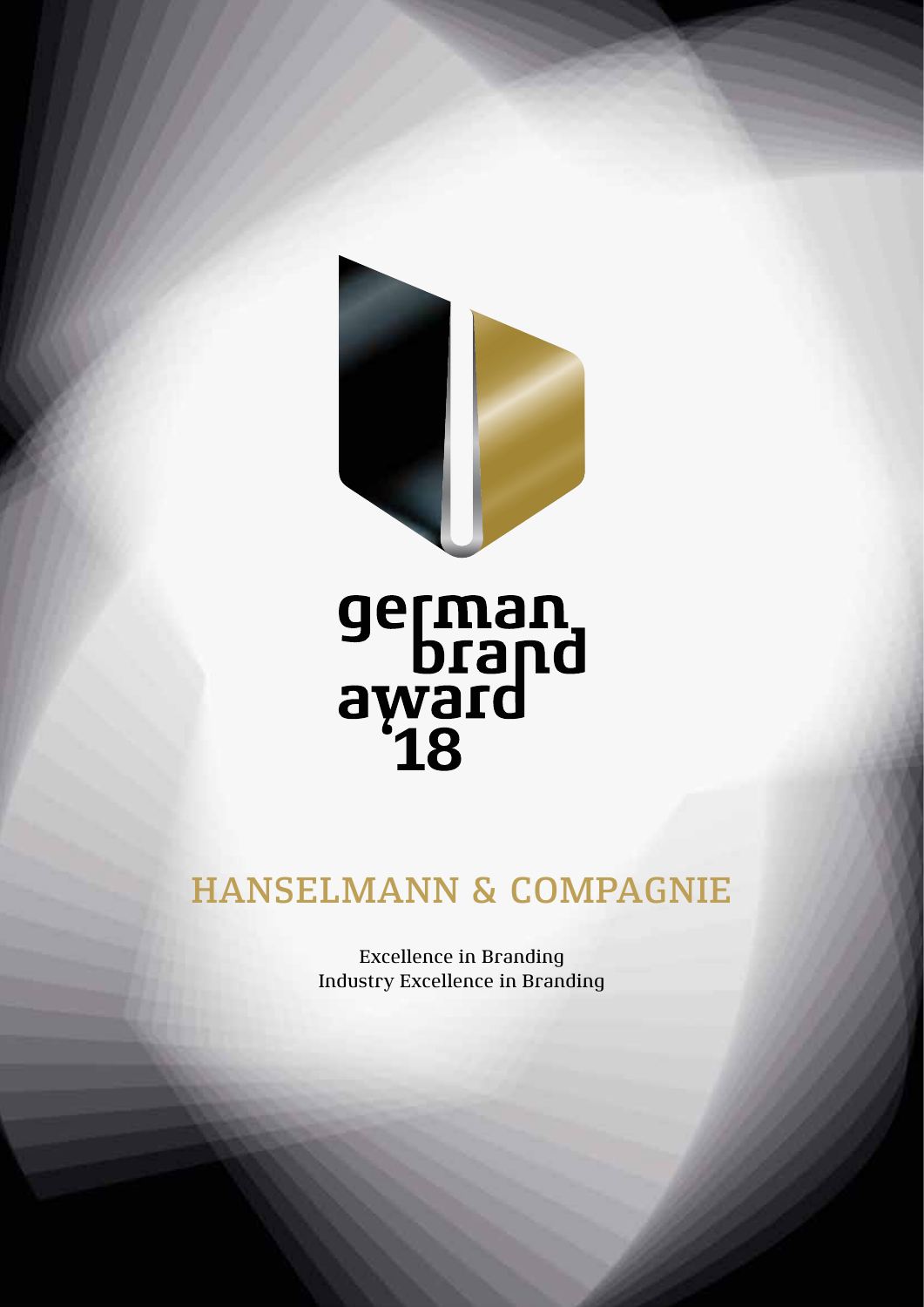

Marke . Brand Durch perfekte Platzierung der Marke, der Einzigartigkeit des Designs und dem Wiedererkennungswert schaffen wir Präsenz bei Kunden und Bewerbern. Über allem steht jedoch: Die besten Ergebnisse für unsere Kunden in der operativen Arbeit zu erzielen und das Markenversprechen zu bestätigen! The perfect placement of the brand, the uniqueness of the design and the recognition value create a presence for customers and applicants. However, above all it is about achieving the best results for our customers in operational work and confirming the brand promise!

### HANSELMANN & COMPAGNIE | HANSELMANN | HANSELMANN & COMPAGNIE

Marke . Brand Seit der Gründung von HANSELMANN & COMPAGNIE als Start-up haben wir von einem "Hauruck-Logo" das Markenbild in drei Phasen konsequent weiterentwickelt. Im sehr kompetitiven Umfeld der Managementberatung haben wir unsere Profilierung im Leistungsspektrum mit der Weiterentwicklung der Marke kombiniert. Hierzu zählt die Wahl der Farben, die Wahl der Schriftart, die Ausprägung des Logos, der Formulierung der Slogans und die Gestaltung des gesamten Kundenauftritts in einer durchgängigen CI. Since the founding of HANSELMANN & COMPAGNIE as a start-up, we have consistently developed the brand image in three phases from a basic logo design. In the very competitive environment of management consulting, we have combined our profile in terms of the range of services with the further development of the brand. This includes the choice of colours, the choice of font, the design of the logo, the formulation of the slogans and the design of the entire customer presence in a consistent CI.

Unternehmen . Company HANSELMANN & COMPAGNIE GmbH, Stuttgart, Germany, www.hcie-consulting.de

## german<br>brand<br>award<br>18 winner



Unternehmen . Company HANSELMANN & COMPAGNIE GmbH, Stuttgart, Germany, www.hcie-consulting.de